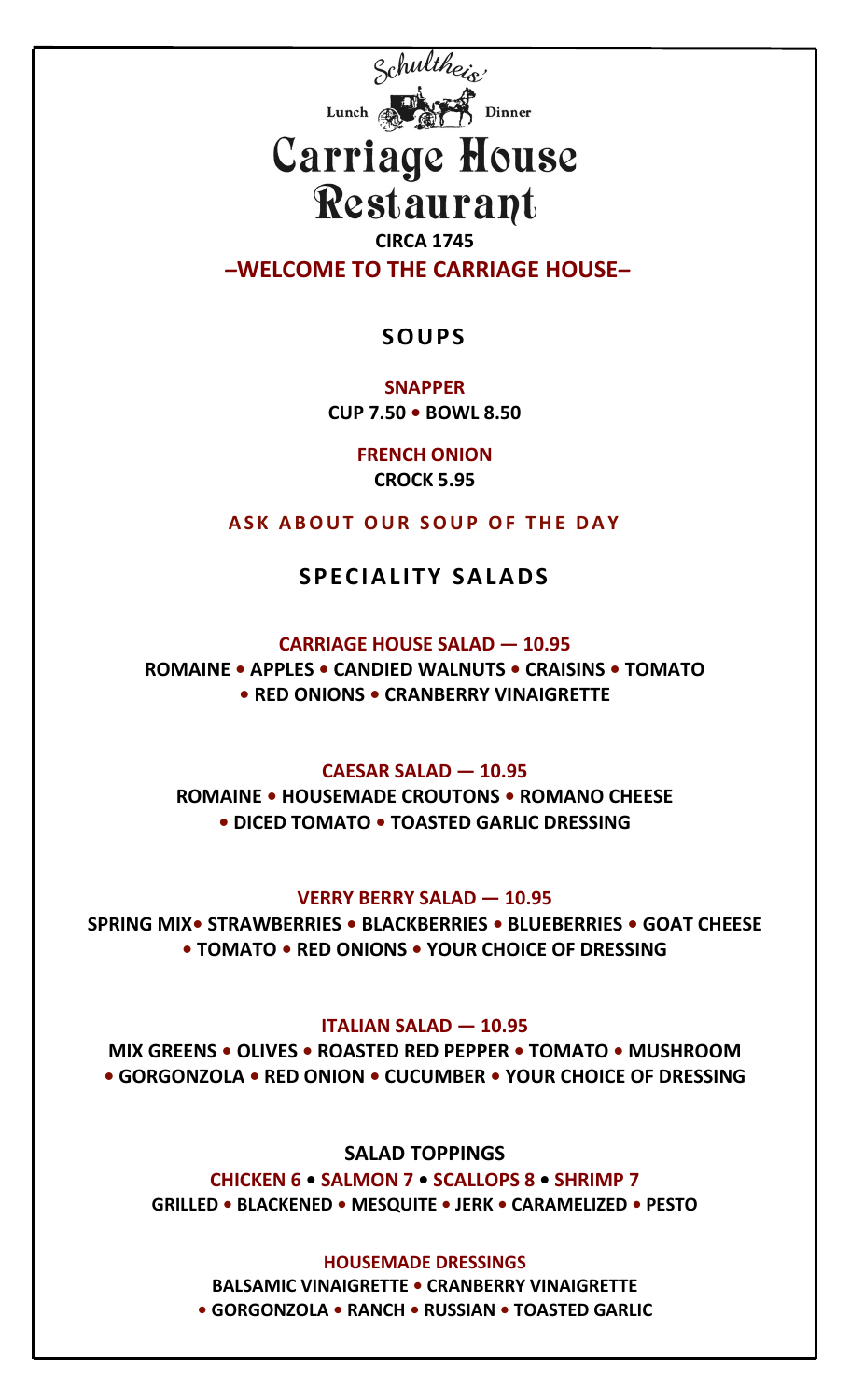



## **COLD SANDWICHES**

**SMOKED TURKEY CLUB— 11.50**

**ROASTED SMOKED TURKEY BREAST • LETTUCE • TOMATO • BACON • CRANBERRY MAYONNAISE • YOUR CHOICE OF BREAD**

**SMOKED SALMON SANDWICH — 13.50**

**SMOKED SALMON • HERBED CREAM CHEESE • MIXED GREENS • RED ONION • CAPERS • TOMATO • MARBLE RYE** 

**HAM AND BRIE CROISSANT— 10.50**

**BLACK FOREST HAM • HERBED BRIE • LETTUCE • TOMATO**

**• HONEY MUSTARD • CROISSANT**

**PROSCIUTTO SANDWICH — 12.50**

**SLICED PROSCIUTTO • ROASTED RED PEPPER • FRESH MOZARELLA • LETTUCE • TOMATO • BASIL MAYONAISSE • FOCACCIA BREAD**

# **HOT SANDWICHES**

**CRAB CAKE SANDWICH — 14.95**

**JUMBO LUMP CRAB CAKE • LETTUCE • TOMATO • BRIOCHE BUN • TARTAR OR COCKTAIL SAUCE**

**PASTRAMI REUBEN — 12.50**

**PASTRAMI • SAUERKRAUT • SWISS CHEESE • RUSSIAN DRESSING • MARBLE RYE**

**PRIME RIB SANDWICH — 14.50**

**SLOW ROASTED PRIME RIB • CREAMY HORSERADISH SAUCE • BRIOCHE BUN**

**CHICKEN CORDON BLUE SANDWICH — 12.95**

**CHICKEN CUTLET • BLACK FOREST HAM • FONTINA CHEESE • LETTUCE • TOMATO • HONEY MUSTARD • BRIOCHE BUN**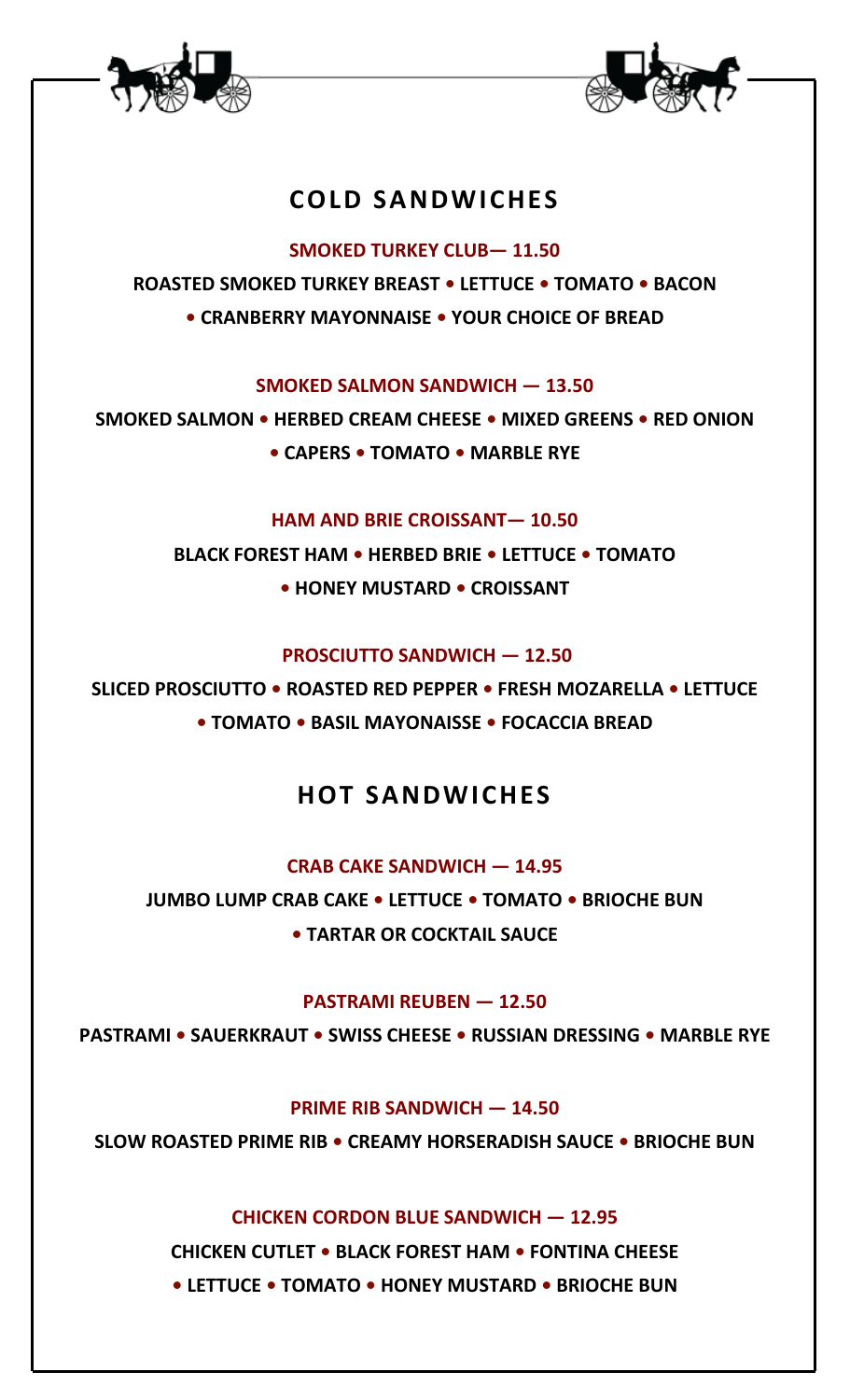



**PORK SCHNITZEL SANDWICH — 12.95 PORK CUTLET • LETTUCE • TOMATO • MUENSTER CHEESE • HONEY MUSTARD • BRIOCHE BUN**

#### **GRILLED PORTABELLA SANDWICH — 11.95**

**PORTABELLA MUSHROOM • ROASTED RED PEPPER • FRESH MOZZARELLA • PESTO MAYONNAISE • FOCACCIA BREAD**

**GRILLED CHICKEN FOCCIA — 11.95**

**CHICKEN• TOMATO • ROMAINE • PESTO MAYO • FONTINA CHEESE**

#### **FRENCH DIP — 14.50**

**SLOW ROASTED PRIME RIB • AU JUS • HORSERADISH • BRIOCHE BUN**

#### **CARRIAGE HOUSE BURGER— 13.50**

**8 OZ. GROUND BEEF PATTY • LETTUCE • TOMATO • ONION • CHOICE OF CHEESE • BRIOCHE BUN**

#### *CHEESE CHOICES:*

**COOPER SHARP • FONTINA • GORGONZOLA** 

**• MUENSTER • SWISS • HERBED BRIE**

- 夢夢夢 一

**ALL SANDWICHES SERVED WITH CHIPS AND PICKLES**

**SUBSTITUTE FRENCH FRIES— 3.95**

*REGULAR* **•** *SWEET POTATO*

**OR** 

**SUBSTITUTE POTATO LATKES— 3.95**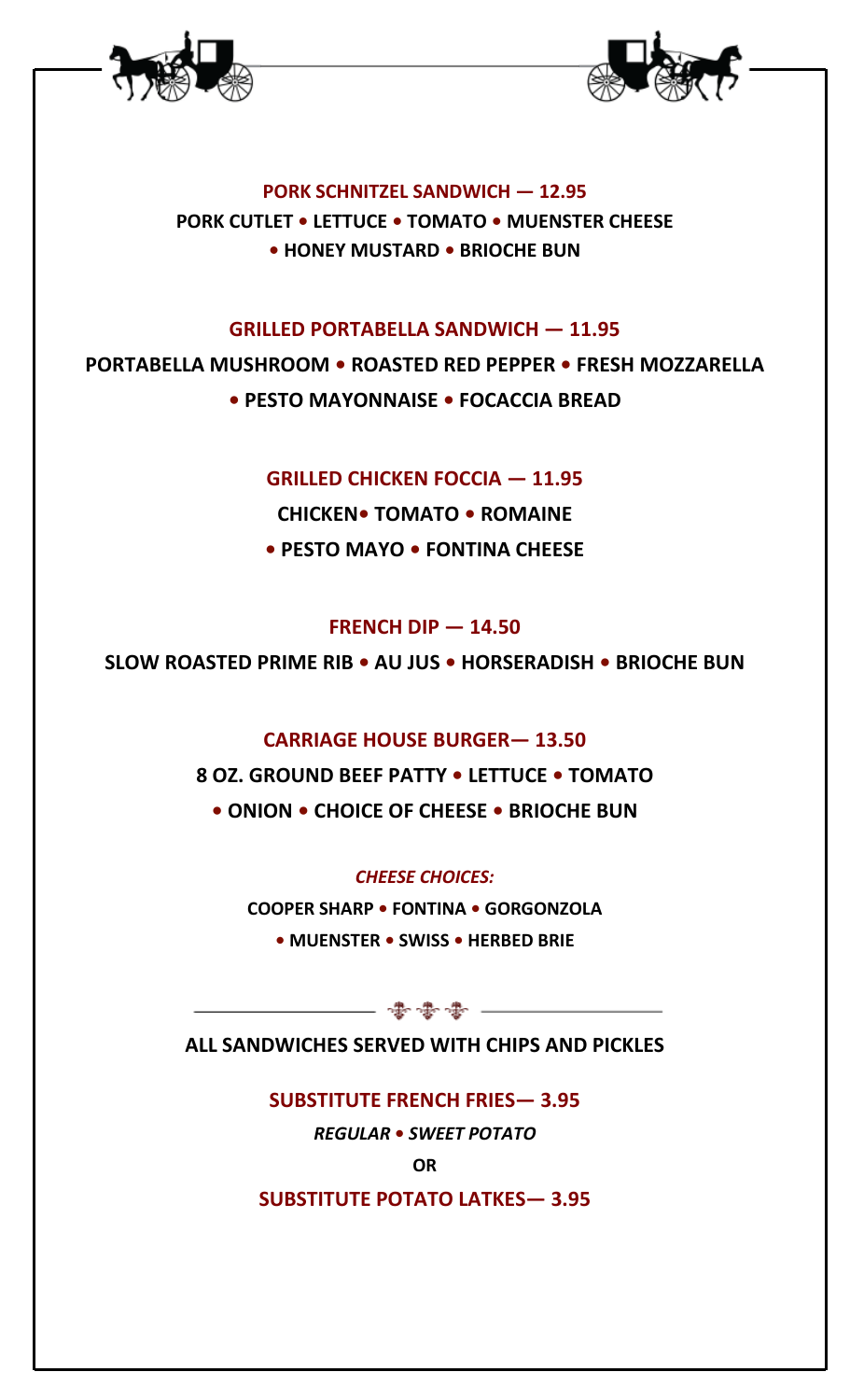

## **ENTRÈES**



**CRAB CAKE — 16.95 JUMBO LUMP CRAB CAKE • CHIVE OIL • RED PEPPER COULIS**

**BROILED SEA SCALLOPS — 18.95 DAY BOAT DRY SEA SCALLOPS • HERBS • BUTTER** 

**BROILED HADDOCK — 14.95 CANADIAN HADDOCK • HERB BUTTER CRUMB TOPPING**

**PORK CHOP — 15.95 MESQUITE PORK CHOP • APPLE CRANBERRY CHUTNEY**

**HÜHNER SCHNITZEL — 13.50 BREADED CHICKEN CUTLET • LEMON • BUTTER • WHITE WINE**

> **PENNE ALA ROSA — 13.50 PENNE PASTA • TOMATO • BASIL • CREAM**

**WIENER SCHNITZEL — 16.95 VEAL CUTLET • BROWNED BUTTER • CAPERS • WHITE WINE**

**VEAL MADEIRA —** *16.95* **VEAL MEDALLIONS • SHIITAKE MUSHROOMS • MADEIRA WINE**

**CHICKEN PICANTE — 13.50 CHICKEN • ARTICHOKE HEARTS • CAPERS • LEMON • BUTTER •WHTE WINE**

**CHICKEN PARMESAN — 13.95**

**CHICKEN CUTLET • HOUSEMADE MARINARA • MOZZARELLA • ROMANO CHEESE • PENNE PASTA**

 **ALL ENTREES INCLUDE • FRESH VEGETABLE • POTATO • FRESH BREAD • TOSSED SALAD**

> **Á LA CARTE SIDES— 3.95 SPAETZLE • RED CABBAGE**

**\*UNDERCOOKED MEATS AND EGGS COULD BE HAZARDOUS TO YOUR HEALTH**

── ◆ ◆ ◆ → ───────

**DIETARY RESTRICTIONS ARE NEVER A PROBLEM GLUTEN FREE AND VEGETARIANS WELCOME**